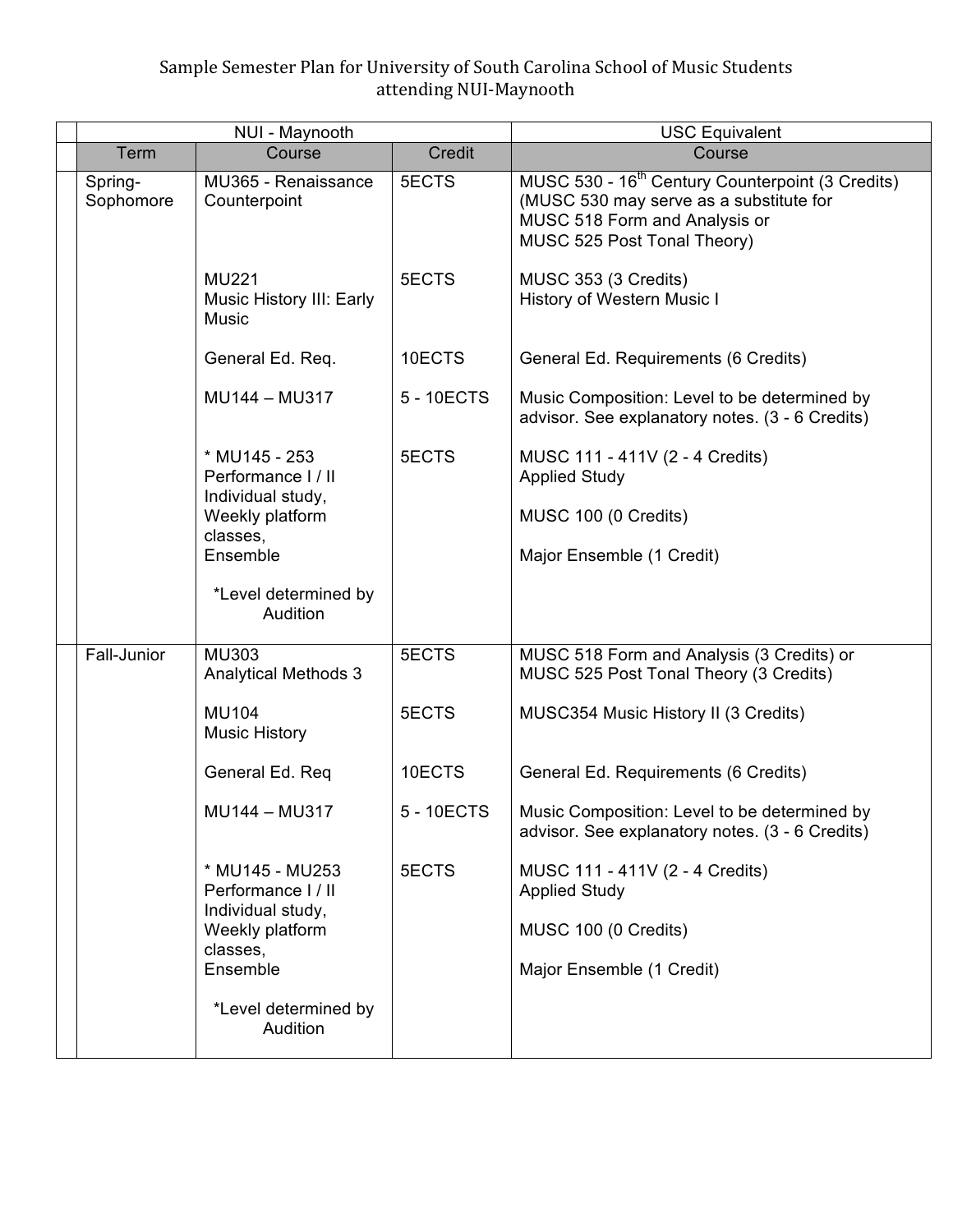# Sample Semester Plan for University of South Carolina School of Music Students attending NUI-Maynooth

| NUI - Maynooth     |                                                                                                       |            | <b>USC Equivalent</b>                                                                                        |
|--------------------|-------------------------------------------------------------------------------------------------------|------------|--------------------------------------------------------------------------------------------------------------|
| Term               | Course                                                                                                | Credit     | Course                                                                                                       |
| Spring -<br>Junior | <b>MU225</b><br>Music since 1945<br><b>MU363</b><br>Irish Trad. Music<br>MU362 Early<br>Romanticism   | 5ECTS      | Elective or Music Theory and<br>Literature Course (3 Credits)                                                |
|                    | General Ed. Req                                                                                       | 10ECTS     | General Ed. Requirements (6 Credits)                                                                         |
|                    | MU144 - MU317                                                                                         | 5 - 10ECTS | Music Composition: Level to be determined by<br>advisor. See explanatory notes. (3 - 6 Credits)              |
|                    | * MU145 - MU253<br>Performance I / II<br>Individual study,<br>Weekly platform<br>classes,<br>Ensemble | 5ECTS      | MUSC 111 - 411V (2 - 4 Credits)<br><b>Applied Study</b><br>MUSC 100 (0 Credits)<br>Major Ensemble (1 Credit) |
|                    | *Level determined by<br>Audition                                                                      |            |                                                                                                              |

- Explanatory Notes -

### **Spring Sophomore**

Theory component: MU365 (MUSC 530 Equivalent) 216/218 taken on return to USC.

History Component: MU221 (MUSC 353 Equivalent) Assumes student is starting history sequence in spring of Sophomore year or MU225 (Music Since 1945) satisfies elective or Music Theory and Literature Course.

MU363(Irish Trad. Music) MU362 Early Romanticism or MU364 Music and Text (Song Lit)

2 general Ed Requirements - Course Equivalencies available from International Studies.

MU144 (Composition 1: 5ECTS / 3 Credits) = MUSC 316. MU214 (Composition 2: 5 ECTS / 3 Credits) = MUSC 416. MU317 (Single Original Composition: 10ECTS / 6 Credits) and/or MU367 (Double Original Composition: 20ECTS / 12 Credits) = MUSC 516 (Level to be determined by area advisor).

MU145 - 253 Performance I / II - Includes major ensemble (chamber orchestra, chamber choir, choral society, new music ensemble guitar ensemble, Irish music ensemble) MUSC100, and applied study. Level determined by audition.